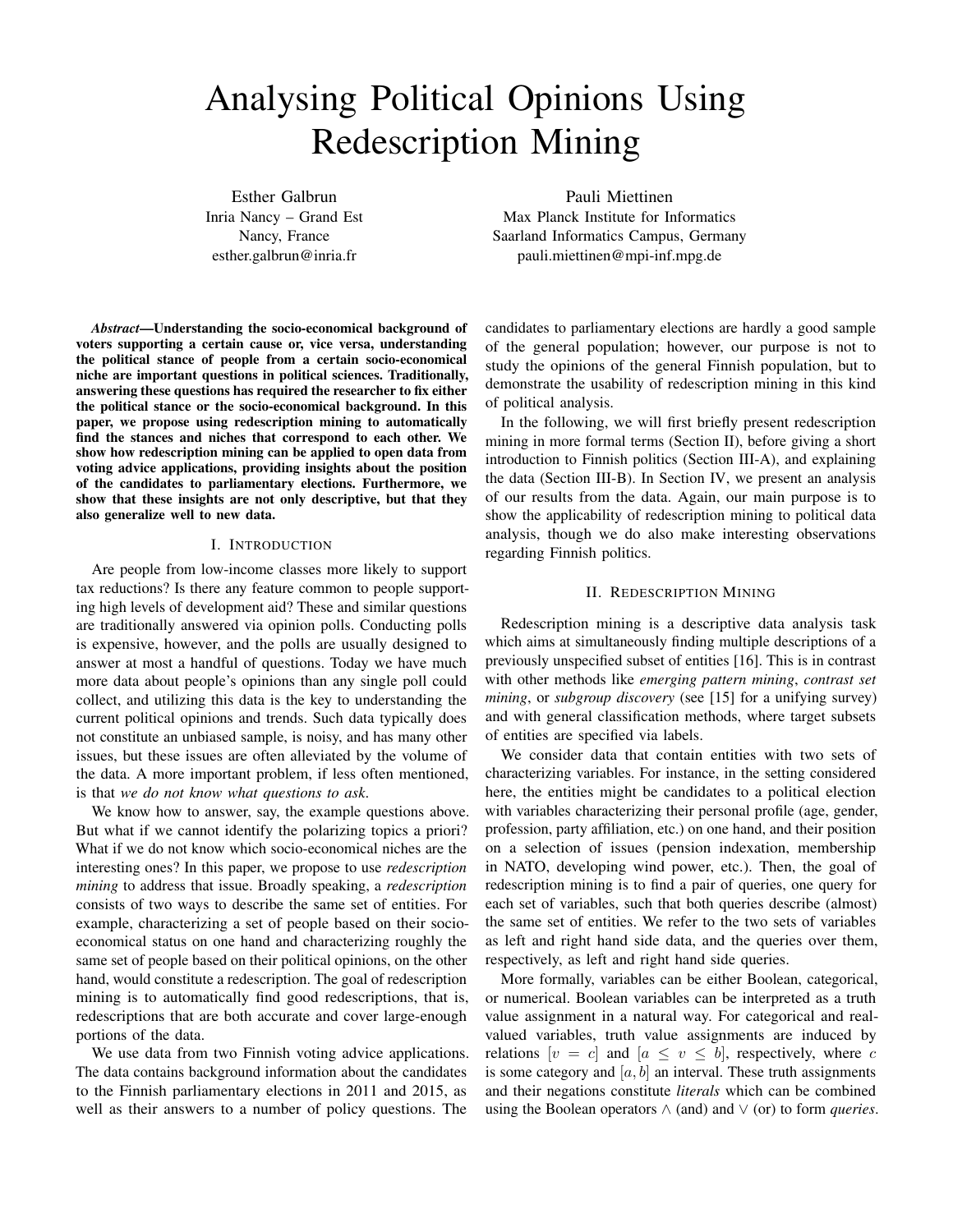Then, a redescription is simply a pair of queries over variables from the two sets. The support (supp) of a query is the subset of entities for which the query holds true. The *accuracy* of a redescription is measured by the *Jaccard coefficient* (J) of the supports of its two queries;  $p$ -values indicating how likely it is to observe such an overlap for independent queries can be used to reject uninteresting redescriptions.

Several algorithms for redescription mining have been proposed over the years, based in particular on mining and pairing itemsets [5], on learning classification trees [16], [20] or on building queries greedily [5]. The redescriptions presented in this paper were obtained with tree based algorithms [20] and with the REREMI algorithm [5], since these algorithms are able to handle numerical and categorical data as well as missing values, as found in the datasets of interest here. Tree based algorithms build queries by learning classification and regression trees (CART) over either sets of variables in turn while alternating between the two sides, at each step trying to best match the labels assigned by the tree obtained at the previous one. REREMI, on the other hand, is a greedy algorithm that mines redescriptions by iteratively appending new literals to the current queries, at each step keeping the best candidates for further extension. The analysis was carried out using SIREN,<sup>1</sup> an interface that allows to interactively mine, visualize and edit redescriptions [6].

#### III. THE DATA

#### *A. Introduction to Finnish Politics*

The constitution of Finland [2] declares Finland to be a parliamentary representative democratic republic. The unicameral Parliament of Finland has 200 members and the electoral period is four years [2]. Finland has a multi-party system and typically no party holds the majority of the votes.<sup>2</sup> The  $2015$ parliament, for example, has representatives of eight different parties.<sup>3</sup> As a consequence, the government is usually formed as a coalition of multiple parties, and even the grand coalitions between socialistic and non-socialistic parties are common. The current cabinet (since the 2015 elections) has ministers from three parties, while the cabinet that started after the 2011 elections had ministers from six parties.

The members of parliament are elected every four years on a direct election. For the purpose of the elections, Finland is divided into electoral districts, and the number of seats assigned to each district is proportional to the population. In the 2011 parliamentary elections, there were 14 districts in the mainland but this was reduced to 12 in the 2015 elections. The electoral districts are shown in Figure 1.

Within each electoral district, the seats are allocated following D'Hondt's method [7]: The votes given for all candidates of a party are summed up and the candidates within the party are ordered based on the number of votes they received.



Figure 1. Electoral districts of Finland in 2011 (left) and 2015 (right) parliamentary elections. The numbers  $xx/yy(zz)$  below the name show the number of seats  $(xx)$ , the total number of candidates  $(yy)$ , and the number of candidates in our data  $(zz)$ .

They are then assigned a *comparison number* that is the total number of votes the party received divided by the candidate's position within the party. The seats of the electoral district are assigned to the candidates who obtained the highest comparison numbers.

The Finnish election system is thus a complete open list: the order of the candidates within the parties' lists are determined solely based on the votes received by the candidates and there are no official thresholds on the minimum number of votes a candidate needs to receive so as to gain a seat. This means that during the campaign, the candidates try to accomplish two tasks: on one hand, they need to earn as many votes to their party as possible, but on the other hand, they need to earn more votes than the other candidates of their party in order to rank higher on the list. Thus, while the candidates generally follow the platform of their party, they might disagree on some topics or have different priorities in order to distinguish themselves from the other candidates of the party.

In the 2011 and 2015 elections, eight parties won seats in the parliament. The (Finnish) abbreviations used for those parties, their English names, and the number of MPs they had in 2011 and 2015 are shown in Table I. The parties are ordered, from top to bottom, following their seating in the parliament, from left to right, as seen by the Speaker.

### *B. The Data Sets*

For our analysis, we use data from two different Finnish voting advice applications (VAA), one from 2011 and one from 2015. VAAs are online services that collect candidates' answers to various policy questions and allow users to find the candidates whose answers are most closely aligned with theirs. Our data contain background information about the

<sup>1</sup>http://siren.gforge.inria.fr/main/

<sup>2</sup>So far it has only happened once that a single party held the majority.

<sup>&</sup>lt;sup>3</sup>In addition, the constitution [2] assigns one seat to the representative of Åland; this representative is usually not from any of the mainland parties, but works together with the Swedish People's Party of Finland.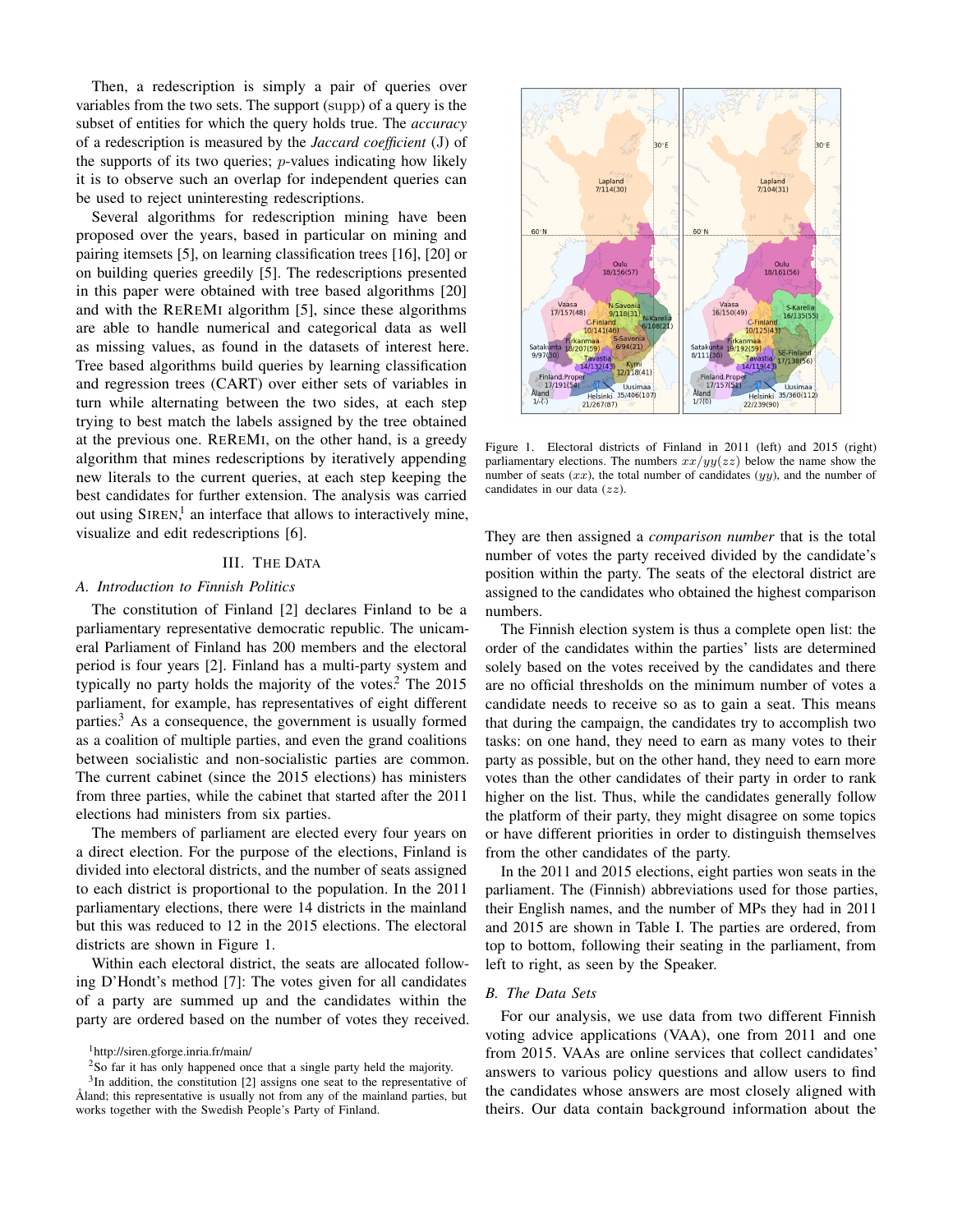Table I

PARTIES IN THE FINNISH PARLIAMENT. NUMBER OF MPS IS BASED ON THE SITUATION RIGHT AFTER THE ELECTION. THE PARTIES THAT FORMED THE CABINET AFTER THE ELECTION ARE HIGHLIGHTED IN BOLDFACE.

|            | English name                        | Number of MPs |      |
|------------|-------------------------------------|---------------|------|
| Abbrey.    |                                     | 2011          | 2015 |
| Vas        | Left Alliance                       | 14            | 12   |
| <b>SDP</b> | Social Democratic Party             | 42            | 34   |
| Vihr       | Green League                        | 10            | 15   |
| <b>PS</b>  | Finns Party                         | 39            | 38   |
| Kesk       | Centre Party                        | 35            | 49   |
| KD         | <b>Christian Democrats</b>          | 6             | 5    |
| Kok        | National Coalition Party            | 44            | 37   |
| RKP        | Swedish People's Party <sup>a</sup> | 10            | 10   |

*a* Includes Åland's MP in 2011 and 2015.



Figure 2. Number of candidates in our data per party in 2011 (HS11 data) and 2015 (Yle15 data) elections. We show the parties that won a seat in the parliament in either of the elections (excluding the representative from Åland); the total number of candidates by the other parties is reported under "others."

candidates (age, party, region, education level, income level, previous political positions, etc.) and their answers to a series of questions. For this work, we considered only the 675 candidates who ran for both the 2011 and the 2015 elections. The distribution of candidates per region is shown in Figure 1, and per party in Figure 2.

The questions in the  $HST1$  data<sup>4</sup> are from the VAA ran by *Helsingin Sanomat* (HS) daily newspaper for the 2011 elections, while the questions in the Yle15 data<sup>5</sup> [19] are from the VAA ran by the Finnish Broadcasting Company *Yle* for the 2015 elections. The HS11 data contains 29 yes– no questions and 2 multiple-choice questions; in addition, the candidates could mark questions which they consider particularly important. The Yle15 data has 86 questions on a 5-point answer scale (disagrees completely–disagrees–neutral– agrees–agrees completely) and 11 yes–no questions.

In addition, we merged the questions of HS11 and Yle15 to form the HS11 $\bowtie$ Yle15 data. That is, in HS11 $\bowtie$ Yle15 we have the answers the candidates gave to the HS11 questions on the left-hand side and their answers to the Yle15 questions on the right-hand side. Queries over the answers in the HS11 data and in the Yle15 data are denoted as Q11 and Q15 respectively while queries over the profile information are respectively denoted as P11 and P15. Thus, a redescription

Table II SAMPLE REDESCRIPTIONS FROM THE HS11 DATA SET.

| Redescription                                                                                                                                                                      |       | J supp |
|------------------------------------------------------------------------------------------------------------------------------------------------------------------------------------|-------|--------|
| <b>P11:</b> $[24 < \text{Age} < 58] \vee [7 < \text{EduLvl}] \vee \text{RegElected}$<br>Q11: $[Q28.MunNb \le 290] \wedge \neg Q31.GvtPrt.KA$<br>∧¬O31.GvtPrt.PIR ∧ ¬O31.GvtPrt.SEN | 0.833 | 448    |
| <b>P11:</b> $[51 < \text{Age} < 58] \lor [7 < \text{EduLvl}] \lor \neg \text{MP}$<br>$Q11: \neg Q3$ . Nuclear Pow                                                                  | 0.656 | 366    |
| <b>P11:</b> [Gender = F] $\vee$ [1 $\leq$ EduLvl $\leq$ 5]<br>$Q11: [Q7.ExtWCareer = NotAny]$                                                                                      | 0.655 | -364   |
| <b>P11:</b> $Partv = Vihr$<br>$Q11: \neg Q3$ . Nuclear Pow $\wedge$ [Q10. Greek Debt = Fin Interest]<br>$\wedge$ [Q20.DvlAid = Keep] $\wedge$ Q31.GvtPrt.Vihr                      | 0.639 | 46     |

from HS11 consists of a pair of queries P11 and Q11, while a redescription from  $HS11 \Join Y$ le15 consists of a pair of queries Q11 and Q15.

# IV. ANALYSIS OF THE RESULTS

For the analysis, we used the SIREN software for redescription mining. For all results, we used the REREMI algorithm; for the policy questions, we allowed only conjunctions over the questions; over the profiles, we allowed arbitrary queries. The data and our full results are freely available.<sup>6</sup>

In the following, we will first present an analysis of some example results from the three data sets. We tested the statistical significance of the redescriptions we found against the null hypothesis that the results are due to a random distribution of the answers following the approach explained in [5]; all of the redescriptions we found were significant at the significance level of 0.01.

The main purpose of these analyses is to demonstrate what kind of insights we can gain by using redescription mining, confirming the usability of redescription mining for the task of political data analysis. We will also use different visualizations of the redescriptions to better interpret them.

## *A. The 2011 Elections*

We present four redescriptions from the HS11 data in Table II.<sup>7</sup> The first redescription has a very high Jaccard coefficient, at 0.833, and relatively high support, of 448 candidates. It says that the candidates who are between 24 and 58 years old, have a university degree, or hold an elected position at the regional level are those who want to limit the municipalities to no more than 290, and do not want three niche parties (*Köyhien Asialla (KA), Piraattipuolue (PIR), Suomen Senioripuolue (SEN)*) in the government. Overall, this redescription covers most of the mainline politicians.

Figure 3(a) shows a decision forest corresponding to this redescription. From it, we can see that the candidates who agree with the questions but do not fit the profile (blue lines) are distributed rather evenly over the part of the profile they

<sup>4</sup>http://blogit.hs.fi/hsnext/hsn-vaalikone-on-nyt-avointa-tietoa, licensed as Creative Commons BY-NC-SA 3.0.

<sup>5</sup>https://www.avoindata.fi/data/fi/dataset/eduskuntavaalien-2015-ylen-

vaalikoneen-vastaukset-ja-ehdokkaiden-taustatiedot, licensed as Creative Commons BY 4.0

<sup>6</sup>http://people.mpi-inf.mpg.de/~pmiettin/pol\_redesc/

<sup>7</sup>The variables in these tables are in abbreviated format, as in the data. The full questions and answers are available in the meta-data of the data sets.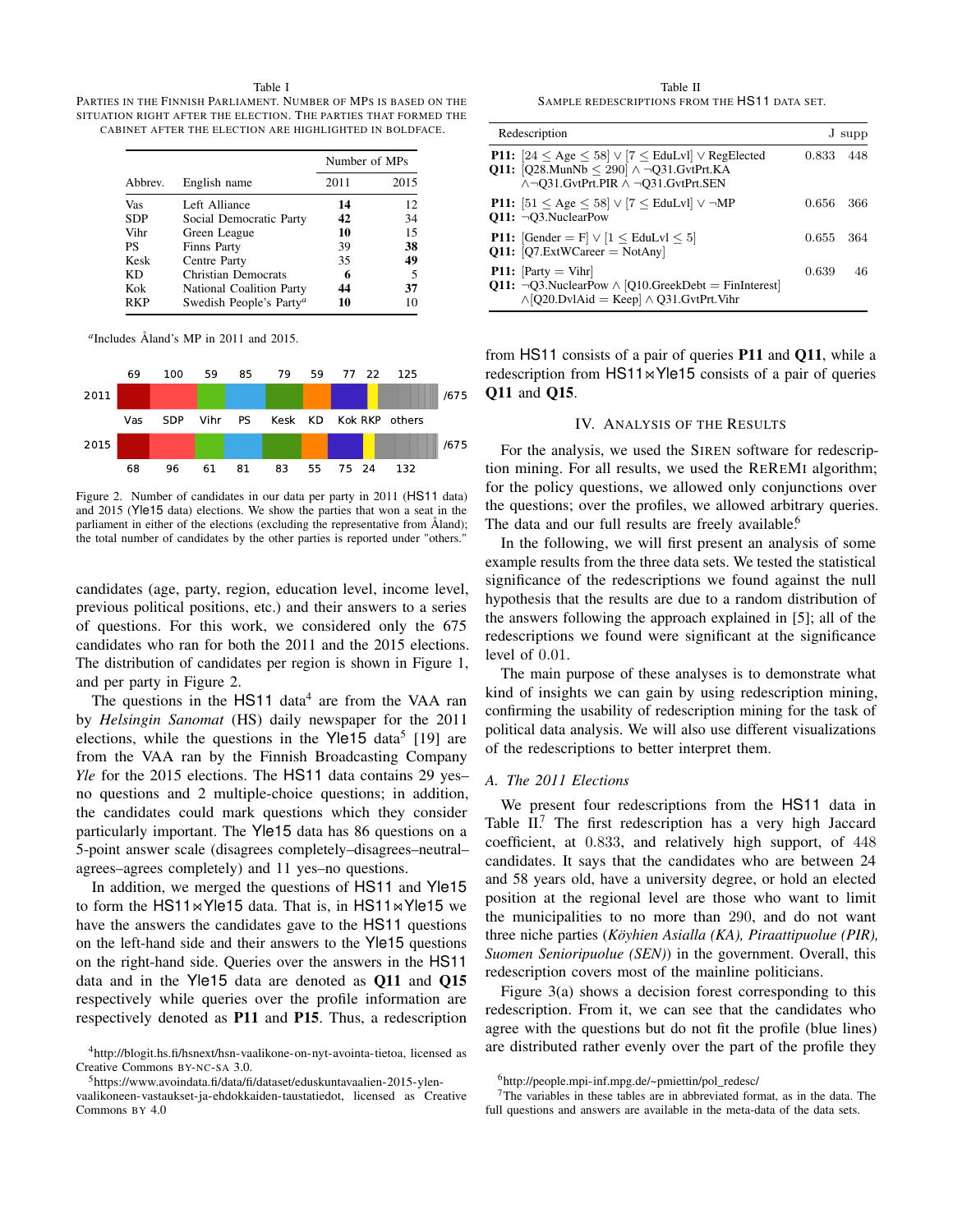do not fit. On the other hand, the candidates who do fit to the profile, but do not agree with the questions (red lines), mostly disagree with the number of municipalities.

The second redescription concerns the question of whether the parliament should grant permission to build a new nuclear power plant. Here, the question part selects the candidates who are against the power plant, while the profile identifies candidates who are either between 51 and 58 years old, have a university degree, or were not members of the parliament at the time of answering. Despite the very inclusive profile, the redescription still has rather high Jaccard coefficient, at 0.656.

It is interesting to focus on the profiles of those candidates who are against the power plant but do not fit the profile of the redescription. Looking at the blue lines in Figure 3(b), we notice that most of them have a relatively high education level, and most are also above the selected age range.

The third redescription selects candidates who are either female or have lower education levels and who disagree with all the proposed methods for extending work careers, such as increasing the retirement age or removing the option of going on part time retirement. These candidates, in other words, are probably against extending work careers in general. That the concept of extending work careers is less popular among the candidates with lower education (mostly workingclass candidates) is not surprising. That female candidates, irrespective of their education, are also against extending work careers is more surprising.

The final redescription in Table II selects the candidates from the Green League. This redescription support consists of 46 candidates out of the 59 Green League candidates. This redescription mostly follows the party platform for the Green League: the party is against the new nuclear power plant, thinks Finland should help Greece deal with the debt crisis, wants to keep the level of development aid stable, and – unsurprisingly – would like to see the Green League in the cabinet. It is perhaps interesting to note that we did not find any other redescription identifying other major parties than the one presented here. This shows the diversity of opinions among the parties' candidates caused by the Finnish election system, as explained in Section III-A.

## *B. The 2015 Elections*

The first redescription in Table III again has a very high Jaccard coefficient, at 0.877. Similarly to the first redescription from the HS11 data, it also describes rather mainline candidates: their election budget is above 1,000 euros, their annual income above 30,000 euros, or they have either no prior political experience or have political experience at the regional level. On the question side, they do not strongly disagree with the request for more funding for the police nor with the claim that Russia is a potential threat to Finland, and do not strongly agree that GMO food is safe.

The second redescription has a simple query over the questions: it selects those candidates who do not strongly agree with having no limits on the opening hours of businesses. The profile, on the other hand, is more complex: it selects only

Table III SAMPLE REDESCRIPTIONS FROM THE YLE15 DATA SET.

| Redescription |                                                                                                                                                                                                                                                           |       | J supp |
|---------------|-----------------------------------------------------------------------------------------------------------------------------------------------------------------------------------------------------------------------------------------------------------|-------|--------|
|               | <b>P15:</b> $[1000 \leq \text{budget. EUR}] \vee [30000 \leq \text{income. EUR}]$<br>$\lor$ pol.exp.none $\lor$ pol.exp.regional.level<br>Q15: $[-1 \leq Q138$ .more.police $] \wedge [-1 \leq Q140$ .Russia.is.threat<br>$\wedge$ [Q149.GMO.is.safe < 1] | 0.877 | 449    |
|               | <b>P15:</b> ([party = SKP] $\vee$ [47 < age < 74]<br>$\lor$ pol.exp.municip.council) $\land$ [budget.EUR < 20000]<br>Q15: [Q128.no.limit.opening.hours $\leq 1$ ]                                                                                         | 0.783 | 418    |
|               | <b>P15:</b> $ 34 \le$ age $\le$ 74 $\vee$ pol.exp.regional.level<br>Q15: $[-1 \leq Q141$ . security. more. import. privacy. in. net<br>$\wedge$ [1 < Q147.right.for.healthcare.over.munic.autonomy]                                                       | 0.775 | 403    |
|               | <b>P15:</b> $[37 \leq$ age] $\vee$ children<br>Q15: [Q143.allow.euthanasia $\leq 1$ ]                                                                                                                                                                     | 0.745 | 388    |

candidates who have a campaign budget lower than 20,000 euros, and among those, the ones who are either from the Communist Party (SKP), are between 47 and 74 years old, or have been elected to a municipal council.

The third redescription again concerns an important policy question in Finland: whether the citizens' right for free, highquality health care – an important part of the Finnish welfare society – should be enforced by the government, even if that violates the autonomy of the municipalities – an important feature of the Finnish political system. The exact redescription selects the candidates who are between 34 and 74 years old or have experience in regional-level politics and do not strongly disagree with the claim that security is more important than privacy on the Internet (an opinion that is widely shared among candidates in the Yle15 data), and agree that the citizens' right for healthcare is more important than the municipal autonomy.

The final redescription identifies candidates who do not completely agree with allowing euthanasia. Namely, they are the candidates who are either over 37 years old or have children.

### *C. Joint Data*

The  $HST1\bowtie Y$ le15 data is very different from the previous two data sets. We do not anymore identify candidates based on their profiles and political opinions, but instead based on their answers to questions in 2011 and 2015. This is particularly enlightening, as the questions are sent out by two different media institutions and have a somewhat different emphasis.

The first two redescriptions in Table IV have only one variable on both sides, and they cover popular policy questions. The first redescription selects the candidates who, in 2011, did not think that immigration laws are too strict and in 2015 did not strongly agree that Finland should take more responsibility on immigrants arriving to the EU. That is, these are the candidates who are, if not hostile to immigration, at least reserved towards increasing the number of immigrants. The second redescription selects the candidates who did not want to cut the public spending by reducing the development aid in 2011, and in 2015 did not strongly agree that immigration should be limited because of terrorism threats. These are, in other words, the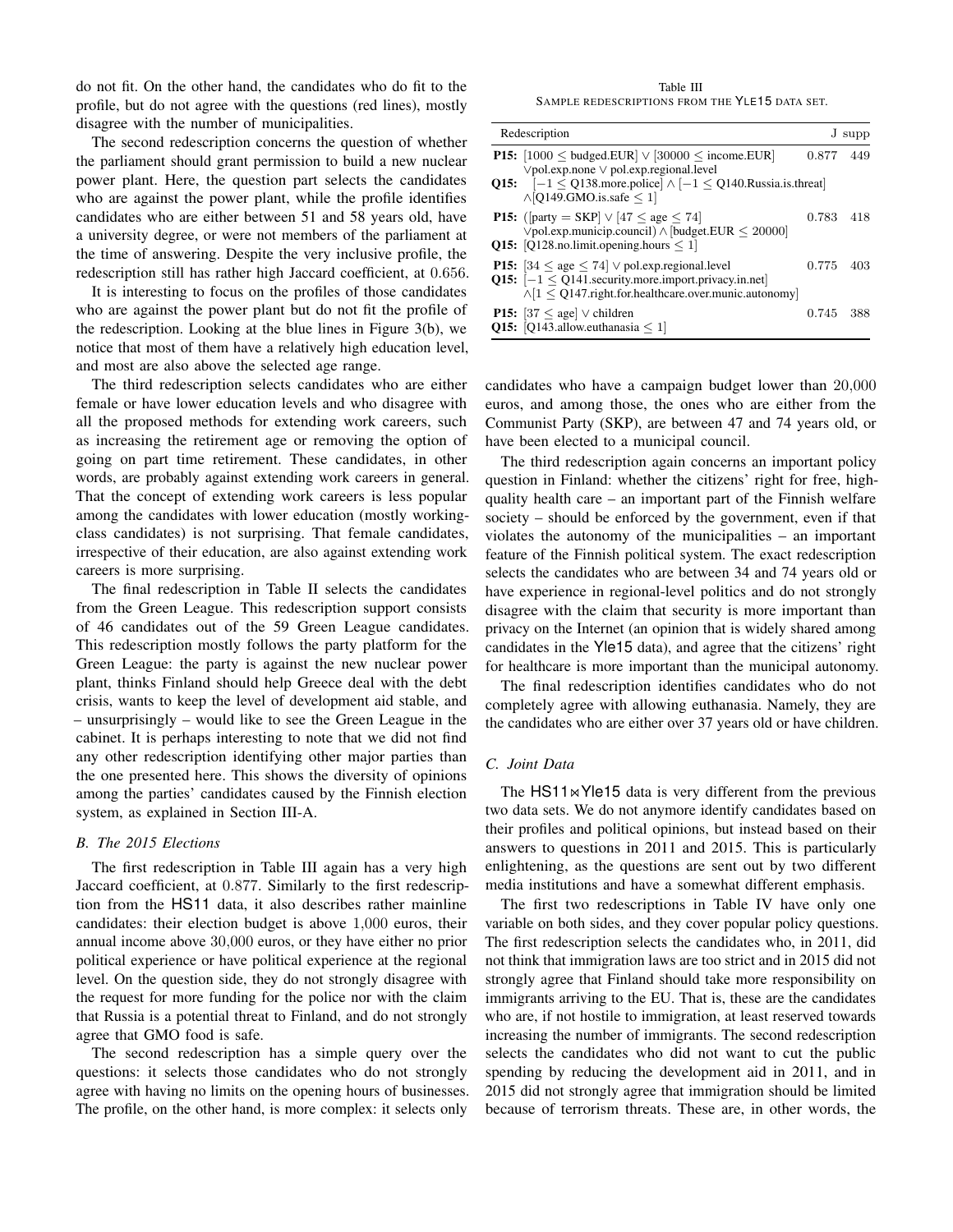

(a) Decision forest for the first redescription in Table II.



(b) Parallel coordinates plot for the second redescription in Table II.



(c) Decision forest corresponding to the last redescription in Table IV.

Figure 3. Illustrations of some of the redescriptions. The purple lines correspond to the candidates who agree with both queries (P11 and Q11 in HS11 or Q11 and Q15 in HS11 $\bowtie$ Yle15), the red lines are candidates who agree with the left-hand query (P11 in HS11, Q11 in HS11 $\bowtie$ Yle15), but not the right-hand query, while the blue lines are the candidates who agree with the right-hand query (Q11 in HS11 and Q15 in HS11<sup>on</sup>Yle15) but not with the left-hand query.

Table IV SAMPLE REDESCRIPTIONS FROM THE HS11<sup>®</sup>YLE15 DATA SET.

| Redescription                                                                                                                          |       | J supp |  |
|----------------------------------------------------------------------------------------------------------------------------------------|-------|--------|--|
| Q11: [Q25:Immigration $\neq$ TooStrict]<br>Q15: [Q150.more.responsib.EU.immigrants $\leq 1$ ]                                          | 0.867 | 442    |  |
| <b>Q11:</b> [Q9:CutPblExpend $\neq$ RedDvlAid]<br>Q15: [Q139.limit.immigrat.bc.terrorism $\leq 1$ ]                                    | 0.848 | 442    |  |
| Q11: [Q20:DvlAid $\neq$ Reduce] $\land \neg Q21$ :Fb:Israel<br>∧¬O31:GvtPrt:KD<br>$Q15: \neg Q246$ .cancel.gender.neutral.marriage.law | 0.803 | 347    |  |
| Q11: [Q17:NATO $\neq$ YesNotSoon] $\land \neg$ Q31:GvtPrt:RKP<br>$\wedge$ [Q27:MunOutsource $\neq$ IncButChoose]                       | 0.776 | 368    |  |
| <b>Q15:</b> [Q137.NATO.is.good $\leq -1$ ]                                                                                             |       |        |  |

opposite of the above candidates, though many moderates probably fit both of these redescriptions.

The third redescription shows an interesting pattern. In early 2015, the President of Finland signed a new gender-neutral marriage act. Some candidates in the 2015 elections, unhappy that the act passed, proposed to cancel the act. The third redescription shows that the candidates who, in 2015, did not want to cancel the act, are also those who earlier in 2011 did not want to reduce the development aid, did not want Christian Democrats in the government, and did not choose Israel as a country that should be Finland's Facebook friend, if countries would have Facebook accounts. Supporting the gender-neutral marriage act and development aid can be considered as standard liberal political opinions, while the Christian Democrats are typically seen as a rather conservative party, especially when it comes to topics such as marriage.

The fourth redescription concerns a recurring topic in Finnish politics: whether Finland should join the NATO. The redescription selects those candidates who in 2015 strongly disagreed with the claim that joining NATO is good for Finland and who in 2011 did not want to join NATO, did not want to increase the amount of outsourcing the municipalities do, and did not want the Swedish People's Party to participate in the government. The last two opinions are typical of left-

Table V

GENERALIZATION TEST: MINING REDESCRIPTION IN 10-FOLDS. WE REPORT THE NUMBER OF REDESCRIPTIONS MINED  $(\#),$  THE AVERAGE OF THE RATIO BETWEEN THE ACCURACY (JACCARD COEFFICIENT, J) IN THE TRAINING SET AND THE HOLD-OUT SET, THE AVERAGE ACCURACY

OVERALL AND AVERAGE  $p$ -VALUE OVERALL ( $\pm$  STANDARD DEVIATION).

| Dataset                                         | $#$ red.                                                                                                                                                                                                 | J ratio | J overall | $p$ -V overall |
|-------------------------------------------------|----------------------------------------------------------------------------------------------------------------------------------------------------------------------------------------------------------|---------|-----------|----------------|
| <b>HS11</b><br>Yle15<br>HS11 <sub>M</sub> Yle15 | $62.80 \pm 2.52$ $0.93 \pm 0.19$ $0.58 \pm 0.14$ $0.00 \pm 0.00$<br>$54.70 \pm 3.32$ $0.93 \pm 0.15$ $0.66 \pm 0.14$ $0.00 \pm 0.00$<br>$48.80 \pm 4.33$ $0.95 \pm 0.11$ $0.73 \pm 0.05$ $0.00 \pm 0.00$ |         |           |                |

wing politicians, although the attitude towards the NATO does not follow the left-right division so clearly. Nonetheless, it is clear from this redescription that the candidates who are against Finland being a member of NATO also have some left-wing policy opinions. The decision forest corresponding to this redescription is presented in Figure 3(c). From it, we see that most of the candidates who in 2015 strongly disagree with the claim that joining the NATO is good for Finland, but did not agree with the claims in 2011 (i.e. the blue lines in Figure 3(c)), would have accepted the Swedish People's Party into the government.

# *D. Generalization Experiments*

So far, we have interpreted our results as *descriptive* patterns, that is, they tell us something about the data as it is. In this section, we test whether our results are also *predictive*, that is, whether they generalize to the opinions of candidates not included in the data. To that end, we performed a test similar to 10-fold cross-validation: we divided the data randomly into 10 equally-sized parts and ran 10 tests. In each test, we held out one part and mined the redescriptions from the training data consisting of the 9 remaining parts. We then computed the Jaccard coefficients of these redescriptions over the testing data, that is, the hold-out part. If the redescriptions have approximately the same Jaccard coefficient in both training and testing data, they are considered to generalize well. For further details about the process, see [20].